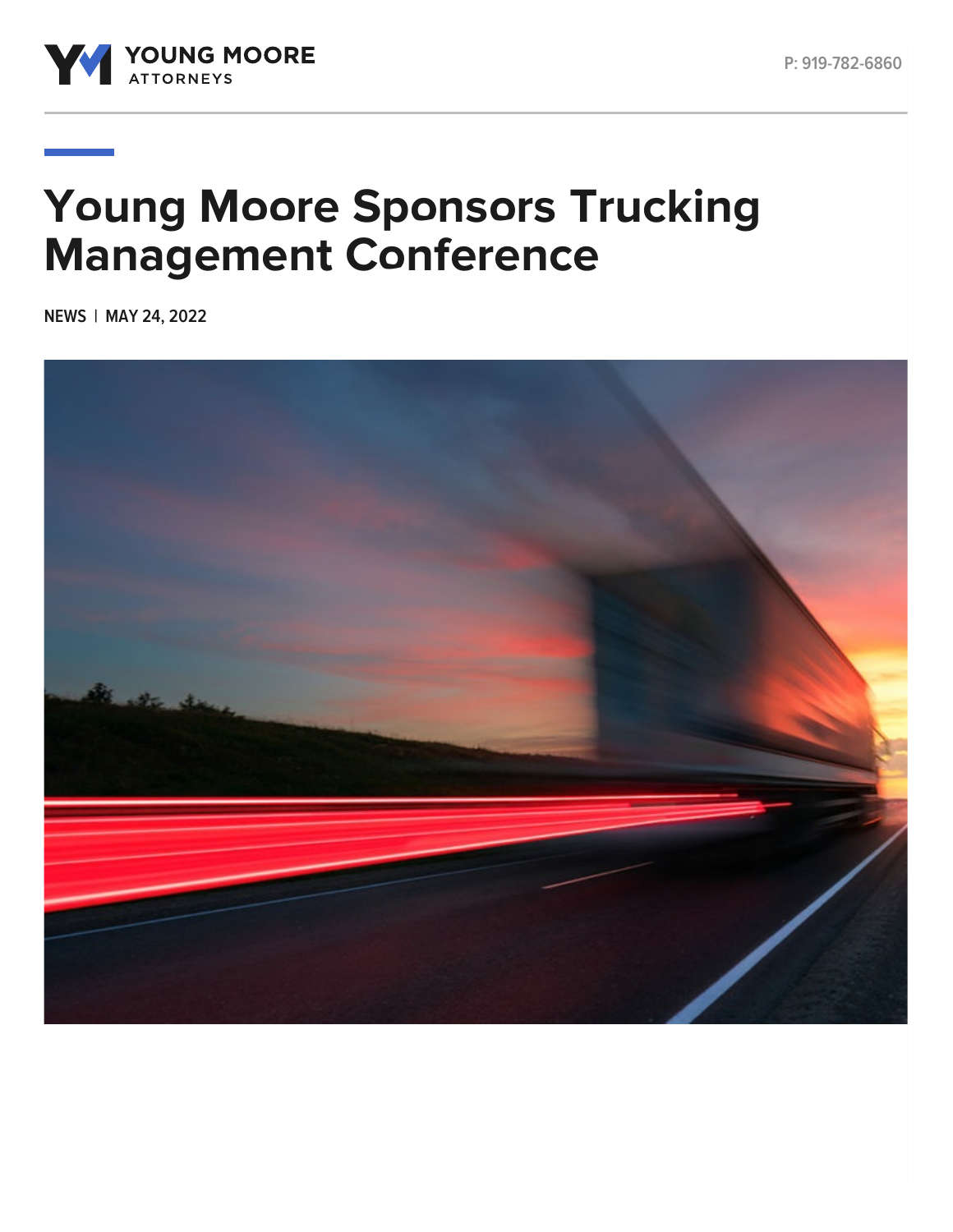Young Moore is proud to support theNorth Carolina Trucking [Association](https://www.nctrucking.com/) (NCTA)Annual Management Conference as a silver sponsor. The event, themed Together We Achieve More, brings industry leaders together to celebrate the benefits of working together to achieve goals. The agenda features inspiring keynote speakers and educational sessions on thought provoking topics.

Young Moore transportation attorney and NCTA member, [Michael](https://www.youngmoorelaw.com/people/attorneys/michael-rainey/) S. Rainey, will be attending the event. Michael litigates trucking and transportation, product liability, and premises liability cases, with an emphasis on wrongful death and catastrophic injury claims. As a member of the firm's transportation "Go Team", he has substantial experience in coordinating emergency response and investigation of catastrophic losses throughout North Carolina. He is also the leader of the firm's condemnation and eminent domain team.

## **About NCTA**

North Carolina Trucking Association (NCTA) was founded in 1929 with an interest in providing educational and safety materials to the ever growing truck industry. NCTA works to protect the interests of the trucking industry in North Carolina by working with state and federal regulatory agencies and enforcement agencies. NCTA is dedicated to providing the industry with excellence in education, training and information. Not only does NCTA provide valuable